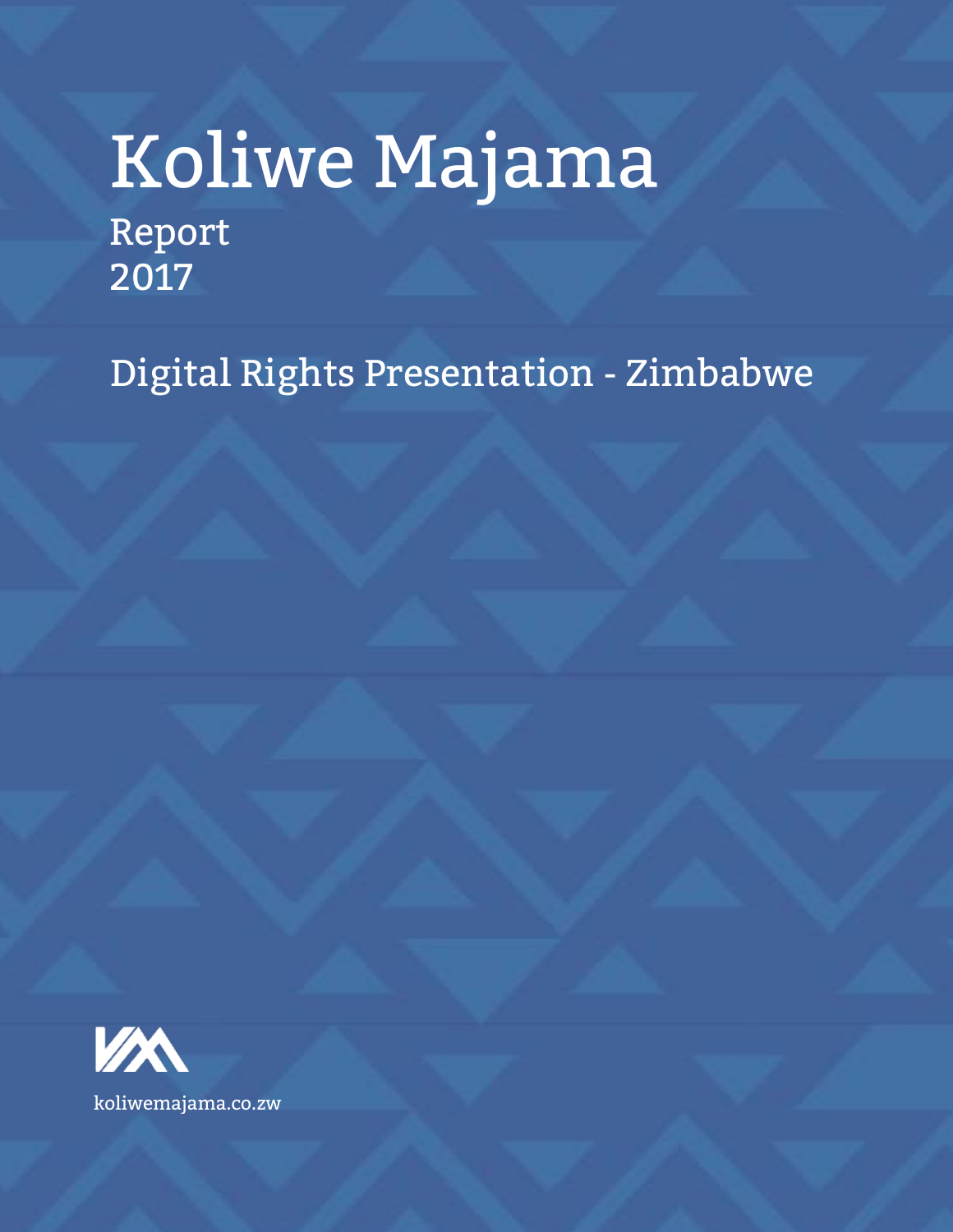# **27 April 2017 Internet Freedom Forum (IFF) – Lagos, Nigeria**

# **Digital Rights presentation - Zimbabwe**

#### **General information**

 $\overline{a}$ 

Zimbabwe is a Southern African country whose population was in December 2016, projected by ZimStats as 14.2 million, by 2015 the World Bank put the population at [15.2 million](http://data.worldbank.org/country/zimbabwe)

According to ZimStats' latest release of the Poverty Analysis in Zimbabwe, the country's poverty datum<sup>1</sup> line stands between \$430 and \$574 for an average household of 5 and \$96 for a self-sustaining individual, depending on location (provincial stats).

Currently the country face a cash crisis, even after the government introduced bond notes<sup>2</sup> to try and ease the shortage of foreign currency that the country had been trading in since 2009. To complement the bond notes citizens are adopting the use of mobile money, online and mobile banking service and Point-Of-Sale (POS) purchases.

#### **Freedom of expression/Access to information online**

Several warnings against use of social media have been issued over the past two years. These have been issued by the **Presidium<sup>3</sup>** by state Security forces issued by the **Commander of the Zimbabwe Defence Forces<sup>4</sup>** General Constantino Chiwenga, **Police Commissioner** General Augustine Chihuri and **Army Commander** Lieutenant General Valerio Sibanda<sup>5</sup> , against citizens 'abusing' social media to share information and organise the protests. Recently on 18 April, 2017 **ZANU PF Members of parliament, Psychology Maziwisa during** a

<sup>1</sup> A poverty datum line *(PDL) represents the cost of a given standard of living that must be attained if a person is deemed not to be poor.*

<sup>2</sup> The Herald [26 November 2016 ] Bond notes finally out

http://www.herald.co.zw/bond-notes-finally-out/

<sup>3</sup> http://www.zimbabweonlinenews.com/president-mugabe-warns-againstinciting-violence/ & http://www.sundaymail.co.zw/social-media-regulation-isnigh/

<sup>4</sup> The Herald [9August 2016] ZDF stand by President , says General Chiwenga http://www.herald.co.zw/zdf-stand-by-president-says-general-chiwenga/

**<sup>5</sup>** Zimbabwe army commander warns citizens against social media misuse

http://www.techzim.co.zw/2016/08/zimbabwe-army-commander-warns-citizens-social-media-misuse/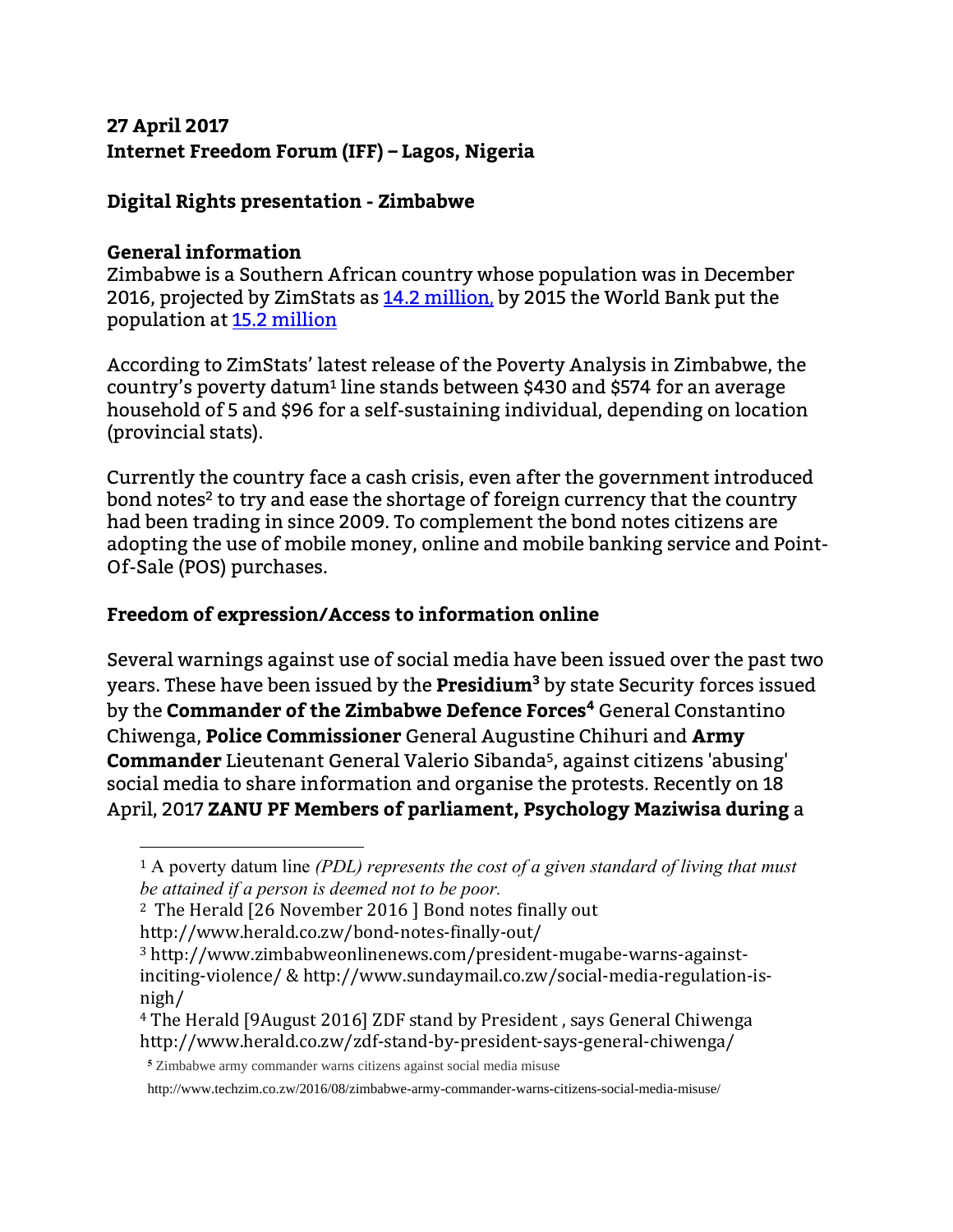live interview at the Independence Day commemorations criticized Zimbabweans online as unpatriotic.

The state media has been in the forefront of misleading/misinformation of the citizenry on what constitutes cyber terrorism<sup>6</sup>. They have, as a result instilled fear and self-censorship among citizens when exercising their rights to free expression, access to information and freedom of conscience.<sup>7</sup>

Online self-censorship & citizens policing of each other in aide of the state is high on even private groups- MISA Zimbabwe recorded 27 arrests in 2016, and in most of the cases, the police had received a lead on the offenders. However, the face of social media has changed as Zimbabwean freelance journalists and online content producers now offer an alternative to the main and licensed broadcasters and newspapers via Facebook live broadcasts, posts, podcasts, blogs and videos also shared via Whatsapp. At the beginning of this year, social movement #This Flag, independent content producer, Ruvheneko Parirenyatwa have had very critical conversations on Facebook live on politics, service delivery and social issues.

## **Access to Internet infrastructure**

According to the regulator of the sector, the Postal and Telecommunications Regulatory Authority of Zimbabwe (POTRAZ), internet penetration rate stood at 50.1% in the third quarter of 2016.

Currently the country has five (5) mobile service providers, three of the players are state-owned TelOne, NetOne, and Telecel [which it took over in November, 2016] and privately owned Econet and Africom. This near monopoly has implications on free expression as it means that the government has majority control on the networks.

An urban-rural divide exists among Zimbabwean internet users. This is because most base stations that facilitate access to the internet via mobile phones are in urban areas. Network quality and coverage are still poor, with only 88 percent and 54 percent of Zimbabwe's population covered by 2G and 3G enabled base stations, respectively.

- $\overline{a}$ <sup>6</sup> The Herald [15 August 2016] Social media terrorists exposed.
- http://www.herald.co.zw/social-media-terrorists-exposed/

<sup>7</sup> MISA Zimbabwe statement [August 2016] State **must stop misleading on cyber terrorism**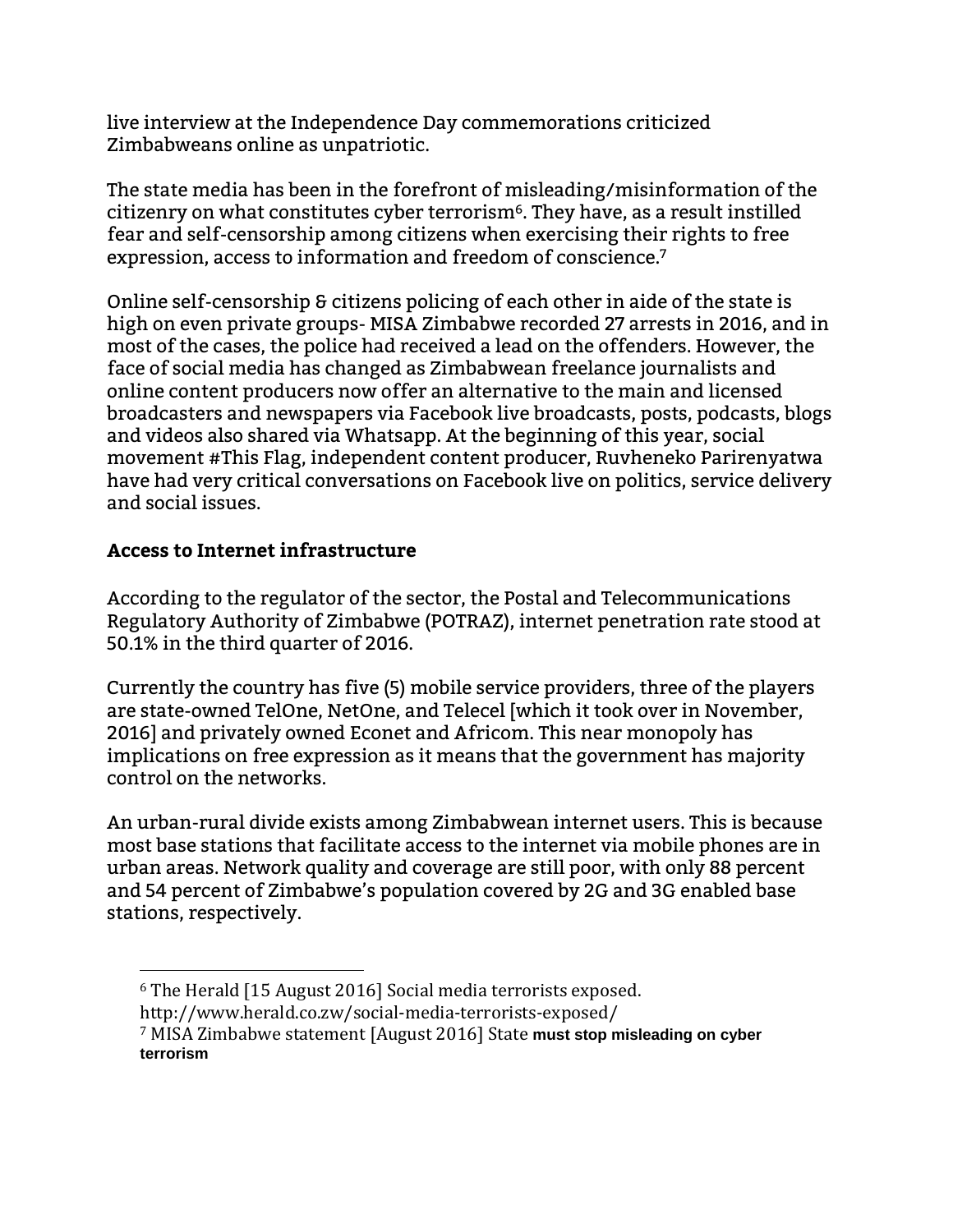Mobile Network Operators at a breakfast meeting organized by MISA-Zimbabwe in May 2016 expressed concerns on role of the Universal Services Fund (USF) especially in meeting them halfway on rural infrastructure, stating rural areas go beyond their corporate social responsibility, as they do not fetch much revenue.

## **Network neutrality principle/pricing/promotions**

According to Research ICT Africa, Zimbabwe has the third most expensive data costs on the African continent, with the cheapest monthly 1 GB data package in the country set at \$30, but for instance 1GB daily bundle costs \$2.00 on Econet Wireless

In January 2017, POTRAZ set the floor prices, which came into effect on 9 January 2017, for traditional voice services at 12cents per minute and 2cents per megabyte for data. This was in reaction to the 10-12 percent reduction in traditional voice and SMS revenue experienced by Mobile Network Operators in 2016 owing to growing data use. 3 days later, owing to public outcry Information, Communication Technologies Minister, Supa Mandiwanzira, on 12 January issued a directive for immediate suspension of the increase, which came into effect on 9 January, 2016. Two network operators, *Econet Wireless* and *Telecel Zimbabwe* had already effected the increases. Mudslinging as Minister/POTRAZ/MNOs argued about how the procedure for arriving at the price. To date data remains bundled for Over-the-Top services.

There is need for a pricing model for the sector given that Zimbabwe's mobile data tariffs are among the highest on the continent. It should bring balance between business interests and citizens' rights to access. This can be achieved by ensuring competition and innovation in the sector in the interest of promoting access, affordability and respect for human rights.

There is an expansion of broadband expansion in the country with two main players - Zimbabwe online (ZOL) and TelOne [promotion].

#### **Blocking/filtering/shutdown incident/technical attacks**

There have been no reports on websites blocked or filtered in Zimbabwe

However the WhatsApp shutdown of July 2016 during a nationwide stay away, remains unaccounted for following denial by government and the service providers. However, Freedom House in its Freedom on the net 2016 report got a confirmation from sources in the telecoms sector that they had received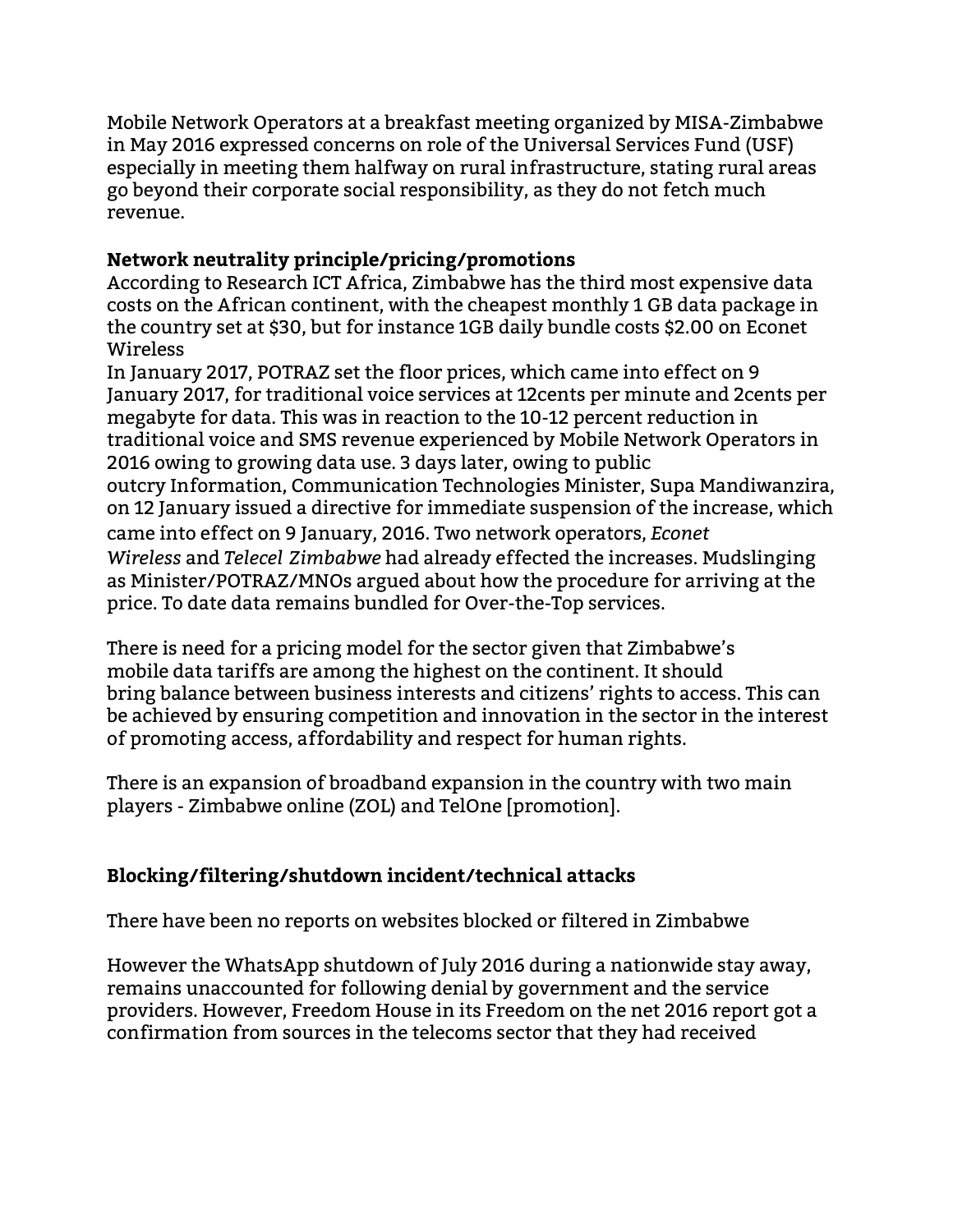instructions from the government to impose the shutdown<sup>8</sup>. This is a near possibility especially considering that the Broadcasting Authority of Zimbabwe (BAZ) ordered a blackout of the same stay away on the national radio stations<sup>9</sup>

In July 2016, state linked websites – that of the ruling party ZANU PF, the state broadcaster Zimbabwe Broadcast Corporation (ZBC) and POTRAZ were hacked by an internet vigilante group named Anonymous Africa, in an apparent response to the shutdown of Whatsapp service.<sup>10</sup>

# **Policy & legislation**

In August, 2016, Zimbabwe's National ICTs policy was adopted. It sets out the framework for the **Data Protection Bil**l, **the Electronic Transaction and Electronic Commerce Bill** and the **Computer Crime and Cyber Crimes Bills**.

The Publication and consultative processes [run by ICT Ministry and drafters, the Law Development Commission and the technical support the Centre for Applied Legal Research] for the three much awaited cybercrimes bills marked movement in the governance of the Internet in Zimbabwe. However, the Zimbabwe Internet Governance Forum (ZIGF) has not been visible during the processes.

Civil society has been active with MISA Zimbabwe and the Digital Society of Zimbabwe drawing up with position on the Computer Crime and Cyber Crimes bill, used to raise awareness on shortcomings of bill [2015], subsequently updated it in 2016 and also came up with model law

A number of recommendations submitted by MISA-Zimbabwe and other stakeholders have been incorporated into the bill. These include, among others:

- The expansion of the purpose to safeguarding of individual rights in the process of collection of evidence or prosecution of cybercrimes.
- The inclusion of technologists into the Computer and Cybercrime Committee that is established in the Bill to oversee the implementation of law and policy related to cybercrimes and security. However there is still need to have human rights defenders.
- Defined a period for surveillance by adopting SADC Model Law provision that interception through remote forensic should last for 3 months maximum. It

 $\overline{a}$ <sup>8</sup> Freedom House [2016] Freedom on the net – Zimbabwe report https://freedomhouse.org/report/freedom-net/2016/zimbabwe <sup>9</sup> New Zimbabwe [7 July 2016] Govt orders broadcast media blackout http://www.newzimbabwe.com/news-30081-

Riots+Govt+orders+broadcast+media+blackout/news.aspx <sup>10</sup> http://thesoutherndaily.co.zw/2016/07/06/zanu-zim-govt-hacked/ &

http://thesoutherndaily.co.zw/2016/07/06/zanu-zim-govt-hacked/